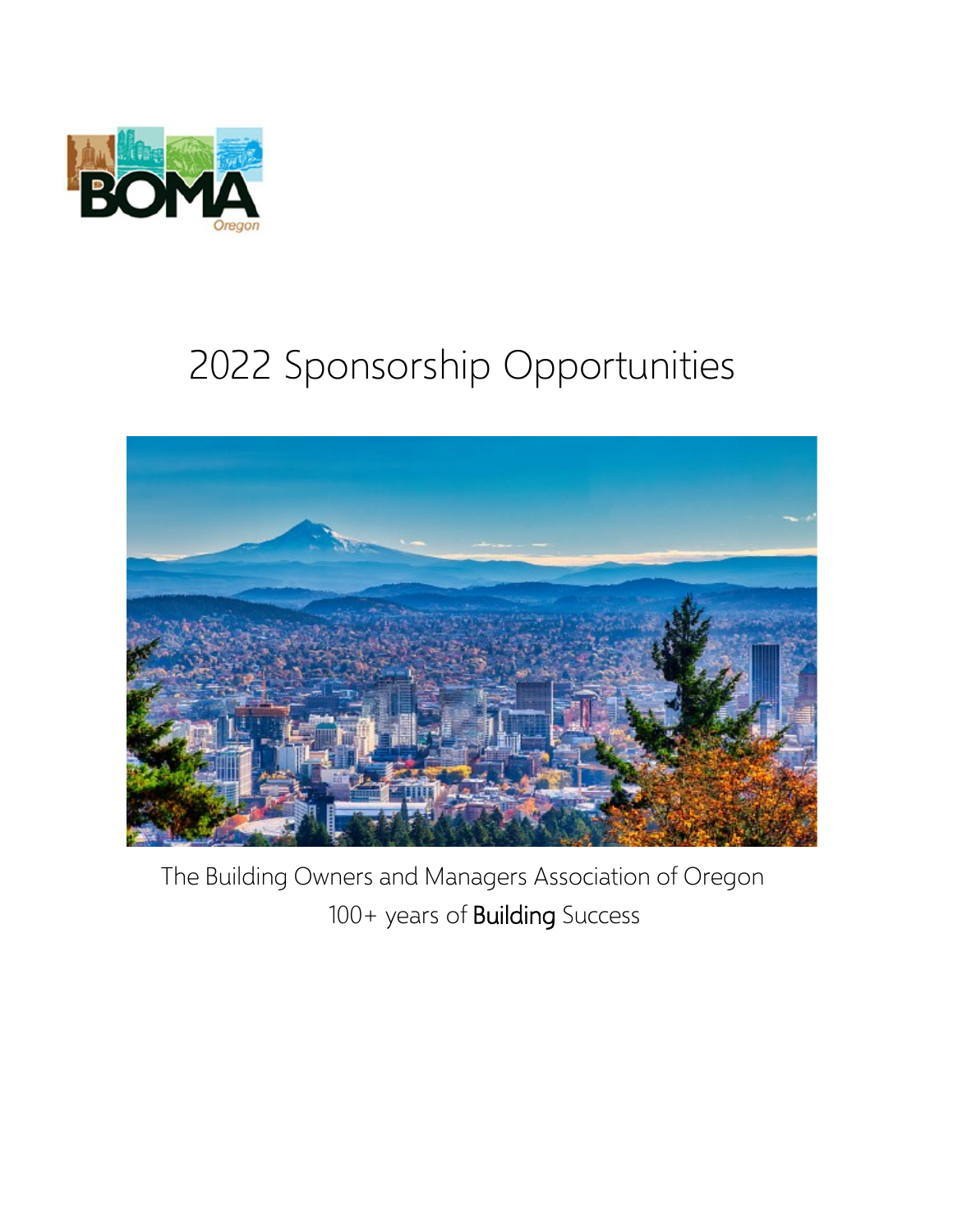

## 2022 Board of Directors

| Ken Antell          | Dunn Carney Allen Higgins and Tongue LLP |
|---------------------|------------------------------------------|
| Krista Bailey       | Urban Renaissance Group                  |
| Dyann Bernatz       | <b>CB Richard Ellis</b>                  |
| <b>Barb Casey</b>   | Kennedy Restoration                      |
| Melanie Cole-Smith  | KGIP, LLC                                |
| Keren Eichen        | Unico Properties                         |
| Kim Gach            | Shorenstein Realty Services              |
| Katrina Gaynor      | Capacity Commercial Group                |
| Janet Graaff        | The Standard                             |
| Dave Hamilton       | Income Property Management               |
| Kelley Knorr        | Melvin Mark Companies                    |
| Wade Lange          | American Assets Trust                    |
| <b>Emily Mandic</b> | American Assets Trust                    |
| Diane McMahon       | <b>Bill Naito Company</b>                |
| Jordan Menashe      | Menashe Properties                       |
| Meerta Meyer        | 1st Commercial Realty Group, Inc.        |
| Michele Micciche    | Schnitzer Properties                     |
| Michelle Schulz     | <b>GBD Architects</b>                    |
| <b>Bill Sparks</b>  | Millennium Building Services             |
| <b>Teri Wallace</b> | Colliers International                   |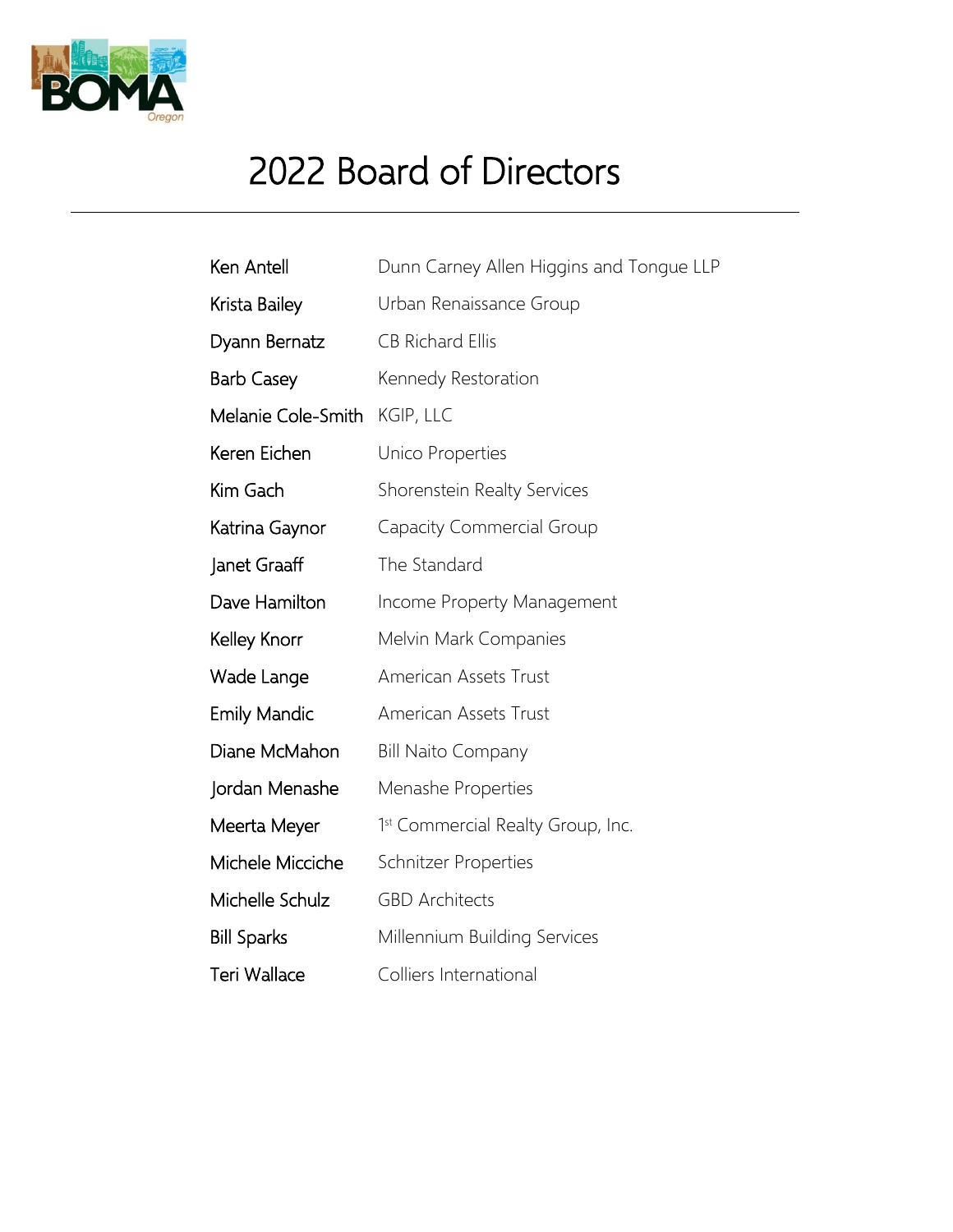

#### Why Sponsor?

You have exclusive access to BOMA Oregon members, a big return on your investment, and networking opportunities you won't get with other organizations.

We know that deciding to sponsor is more than just putting your logo on materials and the website. Your decision entails more than just the cost. You are making an investment, and you expect a return on that investment. If you aren't successful, BOMA Oregon isn't successful. We are a team.

When you are reviewing the various levels of sponsorship, think about the following:

- What are you trying to achieve?
- **What are your business objectives?**
- **What does success look like for you?**

We have created sponsorship packages at various price points that offer you unique exposure and access. This is the kind of relationship-building that traditional advertising just can't buy. We have something for everyone's budget.

Can't find what you are looking for? Let's discuss. We can tailor a sponsorship that fits your company's needs.

Build your success with building owners/managers that represent over 54 million square feet of commercial real estate throughout Oregon!

Let BOMA help you create a successful sponsorship you won't soon forget!

### Susan Steward

LEED Green Associate Executive Director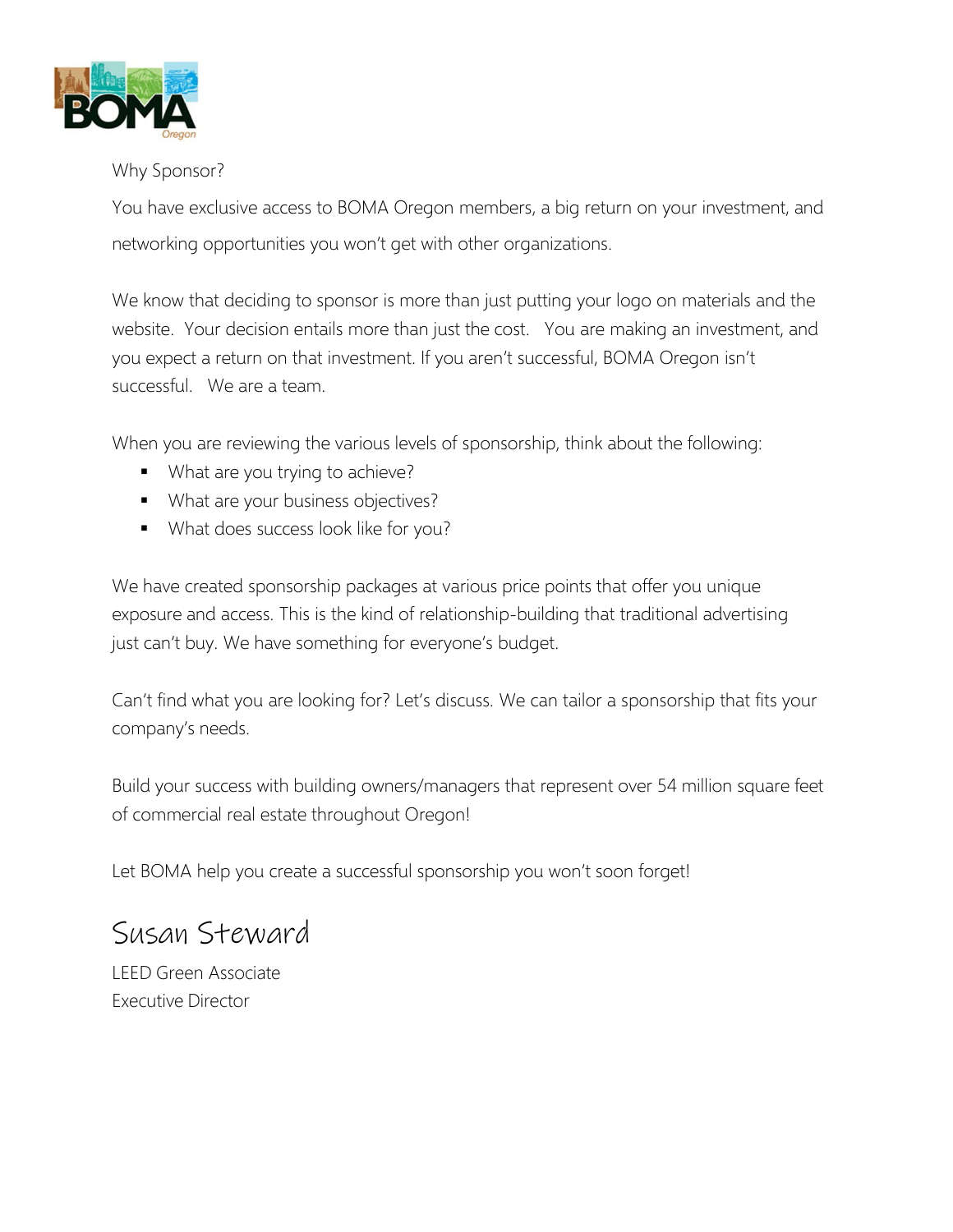

#### PREMIER SPONSORSHIP \$10,000

Maximize your sponsorship investment in 2022 as a BOMA Oregon sponsor. Sponsors gain a heightened level of exposure to the BOMA Oregon network with our events throughout the year.

Premier Sponsorship is the highest level of exposure and value for the member that wants to maximize their investment:

- Company name/logo on our website
- Verbal recognition at all BOMA meetings
- Signage at all BOMA Oregon events
- Opportunity to speak at all membership meetings
- Complimentary ad in our printed member directory
- Social media recognition
- Complimentary booth at the Reverse Trade Show and the BOMA EXPO

\*Renewing Premier Sponsors will receive a \$500 credit to the cost of their sponsorship package

Thank you to our 2021 Premier Sponsors!

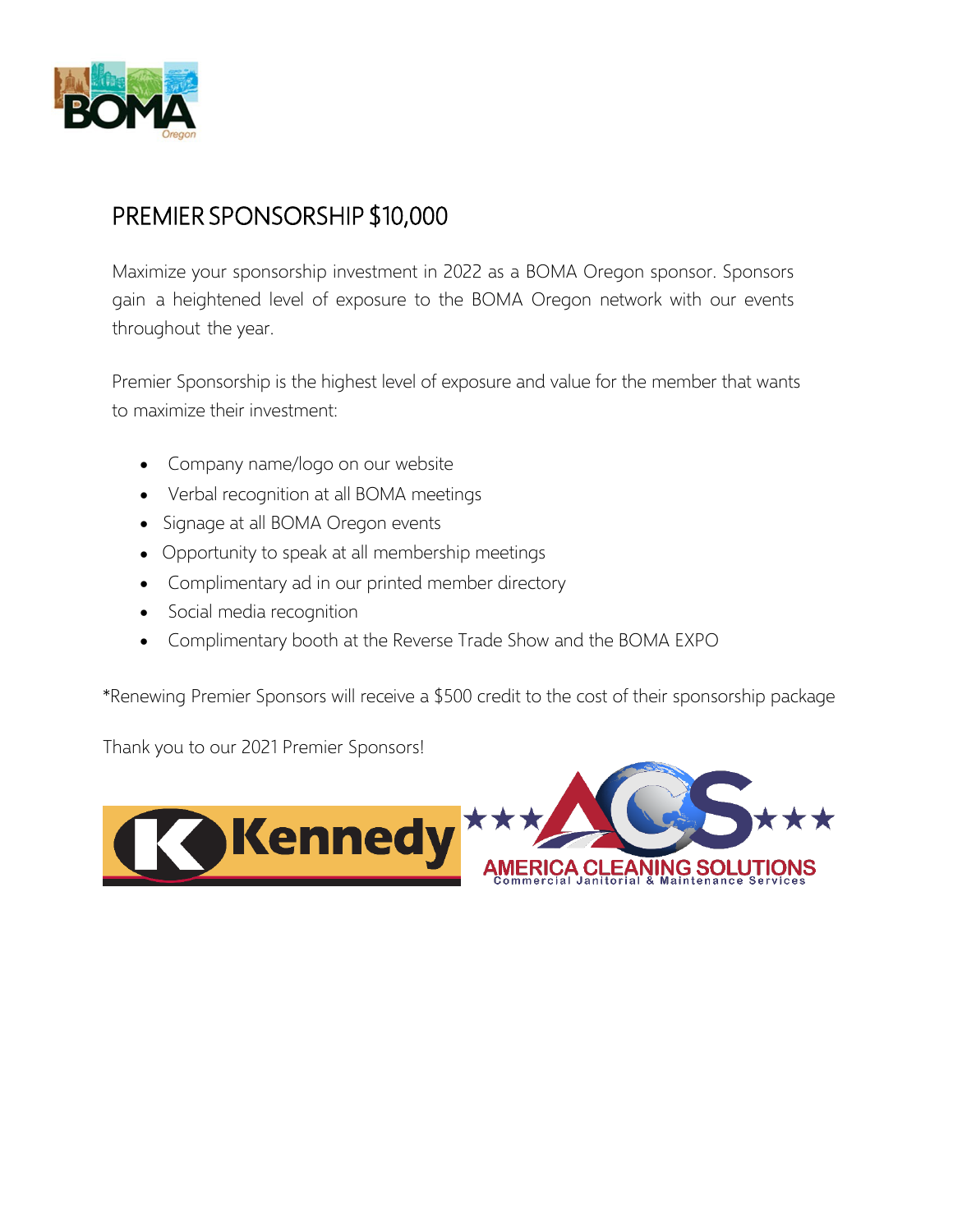

#### SUPPORTING SPONSOR \$3,000

- Recognition at monthly OREA Continuing Education Meetings
- 50% discount on a Golf hole or foursome, or an EXPO booth
- Company name/logo on the BOMA Oregon website

#### BOMA CONFERENCE ROOM SPONSORSHIP \$5,000

This sponsorship includes presentation of your company logo in the BOMA Oregon conference room. Sponsor also can provide branded coffee mugs, napkins, etc. This is an exceptional opportunity to gain recognition – 2021 conference room sponsor has first right of refusal.

#### EDUCATION MEETING SPONSOR: \$1,500

What You Do Is Up to You!

Open the meeting – bring coffee and snacks – tchotchkes – signage – and anything else you want to promote your company and your support of BOMA Oregon.

Meeting Sponsor Benefits Include:

- **Table for Promotional Materials**
- A list of attendees following the meeting
- 2-3 minutes prior to the meeting to promote your company
- 2 free registrations to the meeting